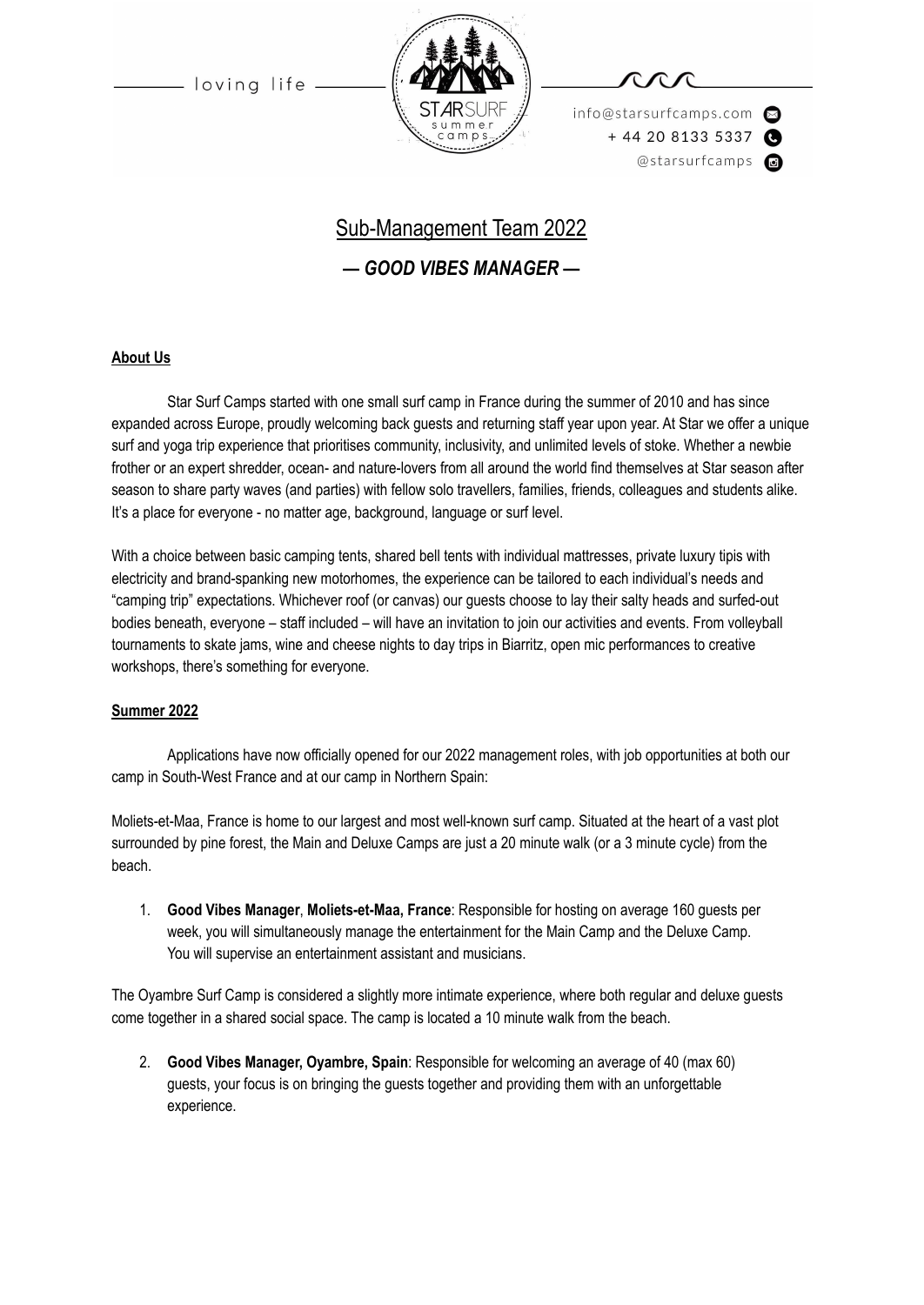- loving life



info@starsurfcamps.com  $+442081335337$ @starsurfcamps @

#### **The Essentials**

- Dates:
	- Moliets: Early May late September;
	- **Oyambre:** Early June late September
	- Including some general build up prior to season to help set up the camp.
	- Flexibility to spend time getting in touch with team members before arrival.
	- Languages: English + 1 other language (Spanish or French preferred for relative camps)
- EU drivers licence essential: No
- Minimum age: 24 years
- Vaccination status: Double-vaccinated with booster preferred, but not mandatory.

#### **Key Characteristics**

| <b>Born leader</b>        | <b>Sociable</b>    | <b>Organised</b> | Accountabile         |
|---------------------------|--------------------|------------------|----------------------|
| Public speaker            | High energy levels | Time-management  | Takes responsibility |
| Calm and stress resilient | Outaoina           | Flexible         | Punctual             |
| Team-player               | Positive attitude  | Eye for detail   | Proactive            |

The role also requires basic computer skills - experience with Google Drive, Excel/Spreadsheets/Numbers would be beneficial. Graphic design skills would be a big bonus.

#### **Overview**

As the Good Vibes Manager you are in charge of organising, running and amending daytime and evening activities and events. You are in a key customer-facing role and have one of the highest guest-to-staff interaction rates of all the team. You plan and coordinate events such as our wine & cheese night, promote and guide day trips to other cities, organise sports activities and beach tournaments, collaborate with musicians for live performances, plan innovative workshops such as art classes, forest walks, surf mobility classes and skate sessions. All the while bringing people together and ensuring that all individual groups and solo-travellers feel part of the Star Surf community. To support you in operations, you will manage a Good Vibes Assistant, musicians and liaise with the Bar and Merchandise Manager.

#### **Responsibilities**

- Creating an inclusive and energetic atmosphere at the camp, connecting different guests through activities that give them the opportunity to build lasting memories with one another;
- Tailoring the weekly entertainment programme to suit the wide range of guests, from the students to the families, the creatives to the sports-addicts and the quiet hammock-chillers to the party-all-nighters;
- Finalising the weekly entertainment board, creating informative posters and monitoring sign-up lists;
- Organising weekly creative workshops and making use of the many creative skills within your team (in the past we have had watercolour painters, poetry writers, bracelet makers and tie-dye designers);
- Hosting and promoting weekly day trips to Biarritz, San Sebastian or San Vincente;
- Joining several beach days to help run volleyball sessions, tournaments and beach clean ups;
- Managing, scheduling and outlining the daily tasks for the Good Vibes Assistant;
- Managing musicians arriving to camp and helping to set up live music sessions (France);
- Monitoring campsite rules, respecting noise curfews and ensuring guests leave for town quietly each night;
- Budgeting, counting stock, and shopping for our larger weekly events;
- Monitoring your weekly spends, scanning receipts and reporting on the shared Drive Spreadsheet;
- Preparing for the weekly Management Meeting and attending the weekly Feedback Meeting;
- Reviewing and adopting guest feedback in your weekly planning;
- Helping to run the Saturday changeover days such as preparing tents, cleaning the camp and giving the guests a warm welcome.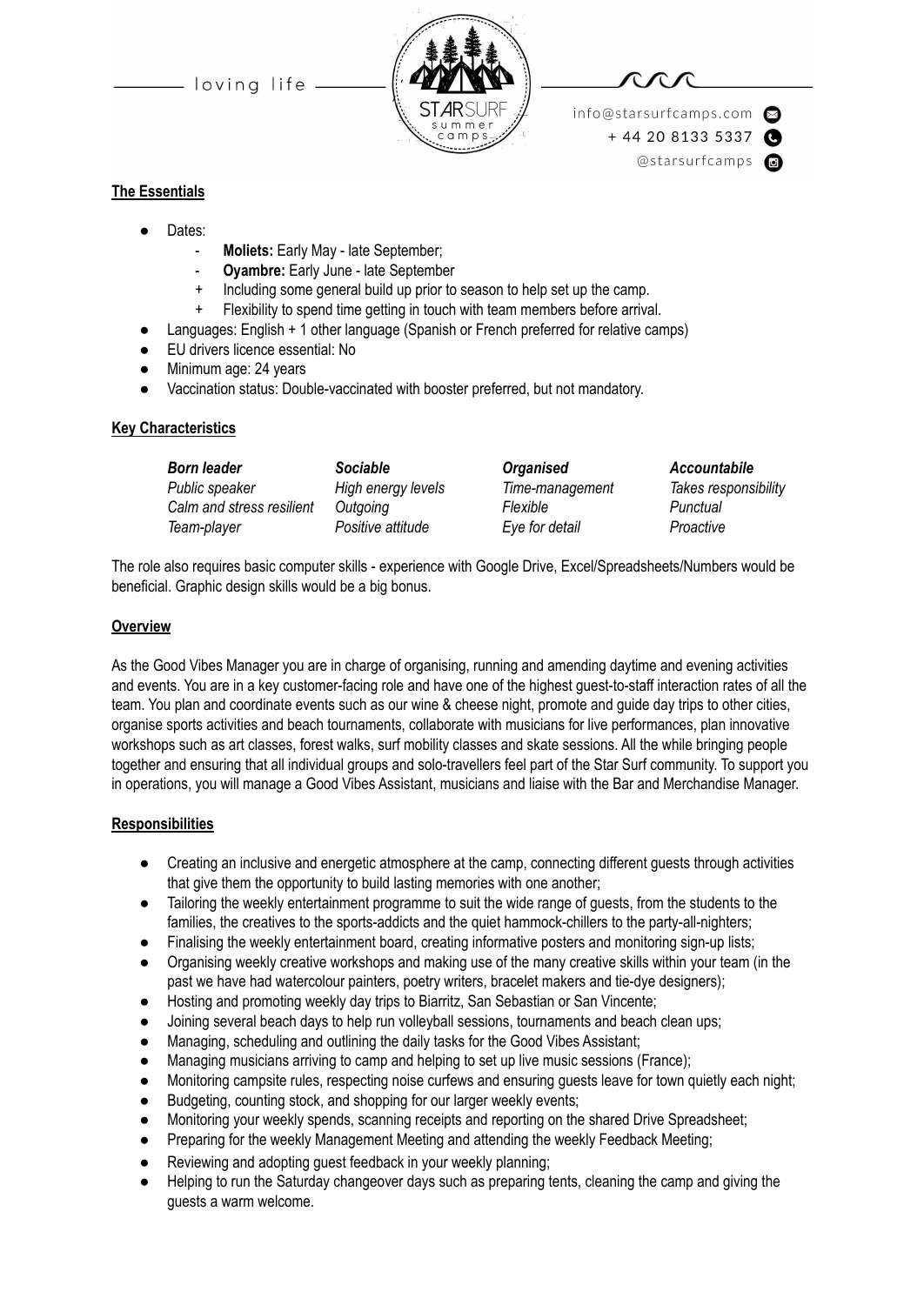loving life



info@starsurfcamps.com  $+442081335337$ @starsurfcamps @

#### **Summary**

- You report directly to the Camp Manager who will support you throughout the season.
- As part of the Sub-Management Team, you will attend Management Meetings on a regular basis.
- You play a key part in the structure of both the Management and Sub-Management Teams and are expected to show responsibility and accountability at all times.
- You liaise with the Bar and Merchandise Manager, Heads of Team and Head of Reception on a daily basis and understand that a successful season is dependent on clear communication, collaboration and support across all departments.
- You understand that the camp life journey comes with many unexpected bumps in the road. Your workload includes but is not limited to the tasks above and will therefore fluctuate from week to week.
- You recognise that absence or illness within your team will require you to step up and cover if necessary;
- You lead by example, remaining calm and demonstrating stress-resilience at all times.
- You monitor and uphold campsite rules and ensure both guests and staff respect the noise curfew.
- You are a true team player and strive to achieve 5\* feedback week after week.
- You promise to have an absolute blast, surf your heart out, spread the stoke and to never forget your season with the Star Surf family!

#### **The Benefits**

- Training prior to camp opening and support from management throughout the season;
- A monthly salary;
- 1 day off per week;
- 7 breakfasts, 7 picnic lunches and 5 dinners per week;
- Private tent with mattress;
- Invitation to the surf camp activities, including our weekly wine & cheese night;
- Staff discount on day trips, bar and merchandise;
- Free use of the surf and yoga equipment and possibility to join the lessons (subject to availability).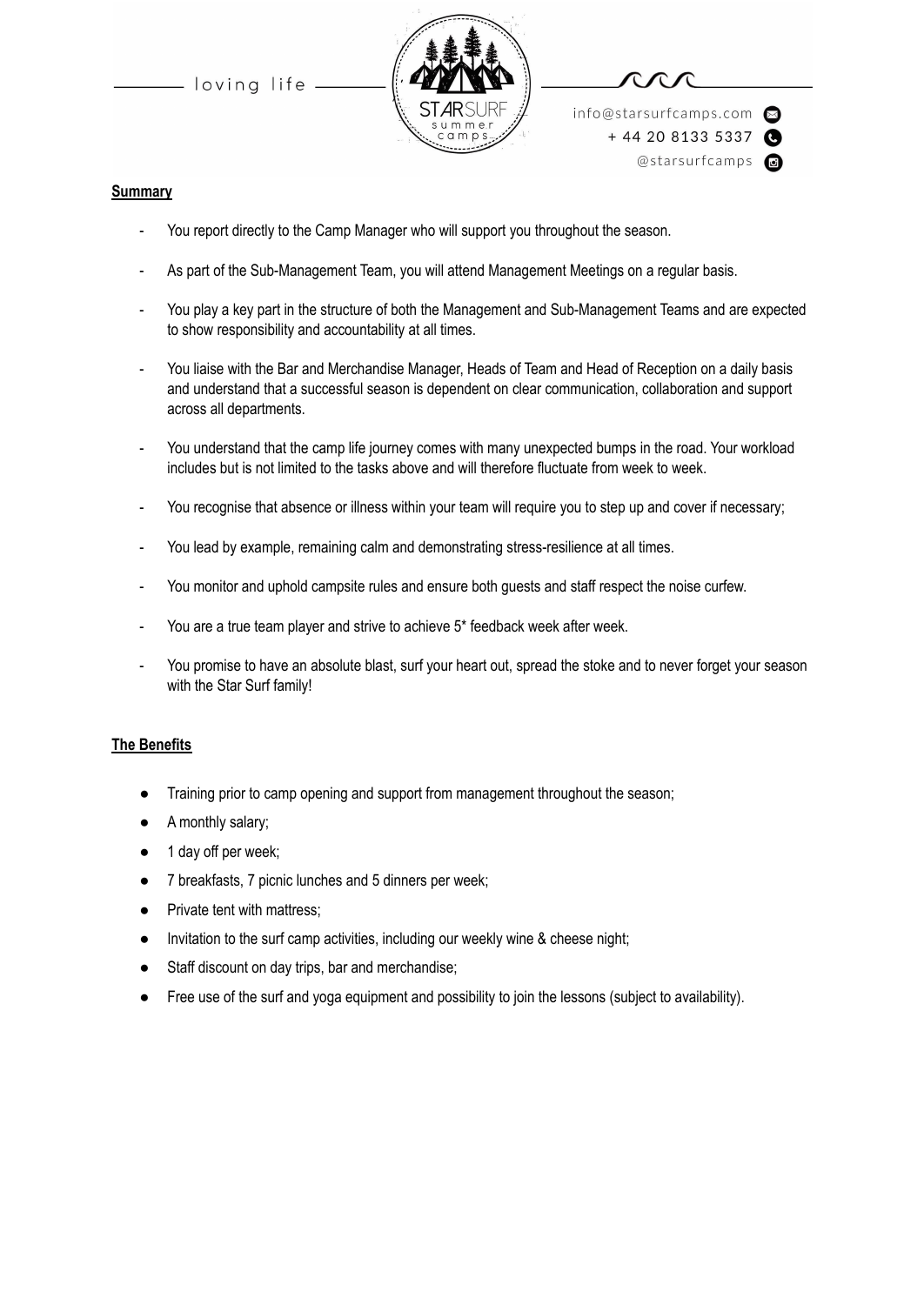- loving life



info@starsurfcamps.com  $+442081335337$ @starsurfcamps @

## Sub-Management Team 2022 Application Form

## *— GOOD VIBES MANAGER —*

### **Please email the following information to [jobs@starsurfcamps.com](mailto:jobs@starsurfcamps.com)** :

- 1. **A 2 minute video (attached via Google Drive with free access) describing:**
	- 1️. Who you are and which role you are applying for;
	- 2. What makes you the perfect candidate;
	- 3️. And why you wish to work for Star Surf Camps.
- 2. **Your CV written in English**

### 3. **This application form** (saved as: **Name Surname | Good Vibes Manager 2022 France/Spain**)

| Name:      | Nationality: |
|------------|--------------|
| Age:       | Languages:   |
| Telephone: | Email:       |

Please mark [X ] where appropriate:

- [ ] I am fluent in at least 2 languages (one of which is English).
- [  $\vert$  ] I am double vaccinated and have received a booster jab (preferable)
- [ ] I am double vaccinated only (acceptable)
- [  $1$  I am not vaccinated (may present as problematic considering France's current hard line against the unvaccinated).

I'd like to apply for:

- **[ ] Good Vibes Manager, Moliets, France**
- **[ ] Good Vibes Manager, Oyambre, Spain**

Do you have a smartphone with mobile data to enable you to communicate in France/Spain? YES / NO *Please note; this is essential for the job, since all communication with the team happens via WhatsApp.*

| Do you have a valid European driving licence?         | <b>YES</b><br>NO |
|-------------------------------------------------------|------------------|
| How many years have you been driving for?             | <b>YEARS</b>     |
| Do you have previous experience with transfers?       | <b>YES</b><br>NO |
| Do you have previous experience of driving in Europe? | YES<br>NO        |
| Do you use Social Media?                              | <b>YES</b><br>NO |
| If YES, please specify:                               |                  |
| Facebook name:                                        |                  |
| Instagram handle:                                     |                  |

Others (blogs, twitter, etc.)